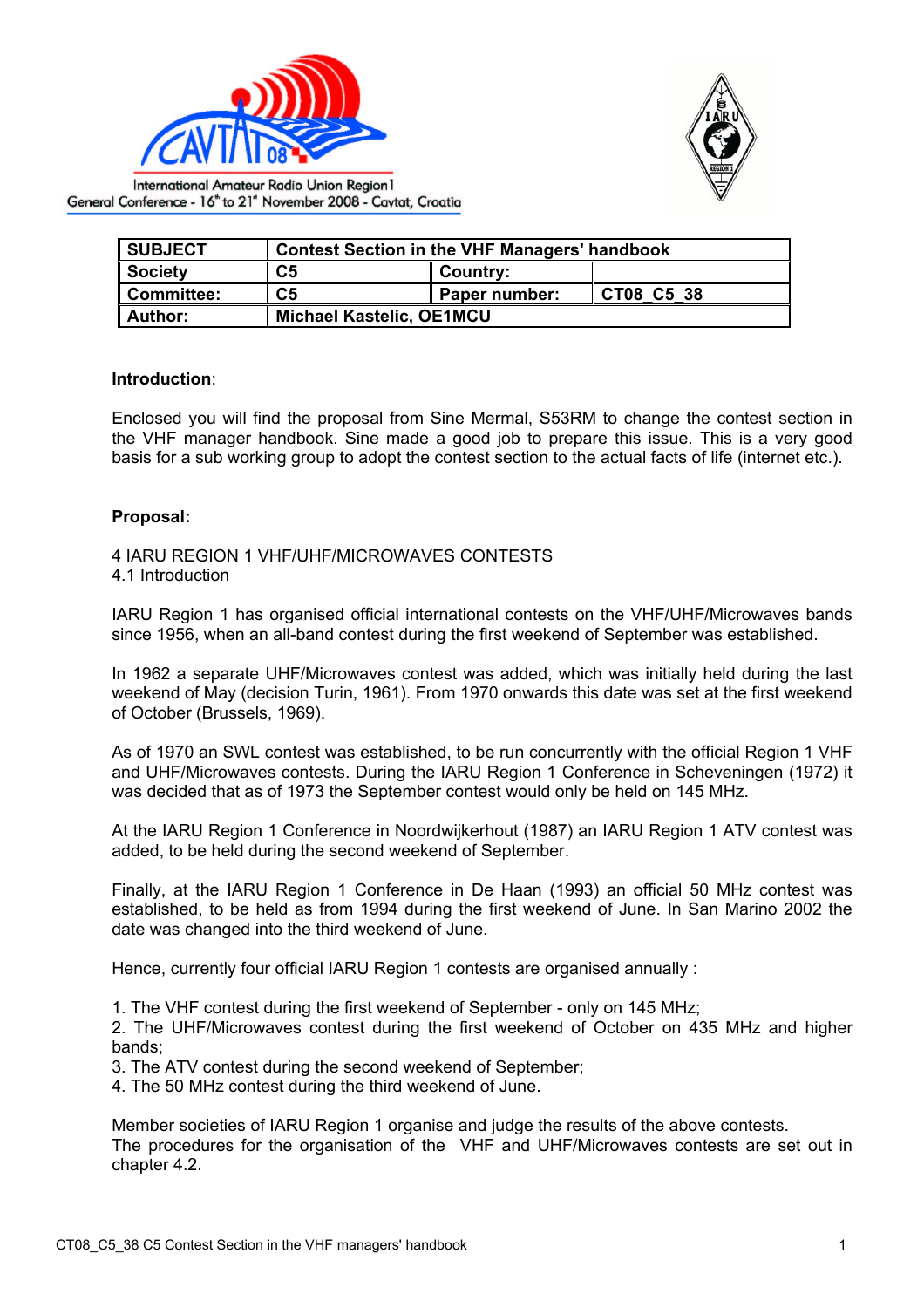The September IARU Region 1 ATV contest is organized and judged by a member society in a country where ATV transmissions are authorized.

The rules for the official Region 1 contests are set out in chapter 4.6(145 MHz), 4.7 (UHF/Microwaves), 4.8 (ATV) and 4.9 (50 MHz).

N.B. Attention is drawn to the fact that since 1974 during the first weekend of November the Italian member society ARI organises the Marconi-Memorial Telegraphy contest as an international contest for the whole of Region 1. This contest, run according to the rules of the official Region 1 contests, is judged by the ARI VHF

Committee, and the results are distributed to all participating countries via the VHF Managers of the member societies. This ARI contest replaces the former IARU Region 1 Telegraphy contest.

## **4.2 PROCEDURE FOR ORGANISING IARU REGION 1 VHF/UHF/MICROWAVES CONTESTS**

A) In January of each year the Chairman of the VHF/UHF/Microwaves Committee shall send a letter to the societies organising the IARU Region 1 VHF, UF/Microwaves, 50 MHz and ATV contests in that year, containing an up-to-date copy of the rules for these contests.

B) After receipt the organising societies shall distribute these rules (e.g. in the form of a printed booklet) together with an invitation to participate in the contests to all IARU Region 1 member societies. The invitation shall contain details on where to send the logs etc. This shall be done before the end of March of that year.

C) Not later than the seventh Sunday after the contest the national VHF Manager or properly nominated Contest Committee shall forward to the society organising the contest one copy of each entry, after having examined the logs and after having certified those to be acceptable to the best of their knowledge. Stations operating temporarily outside their "home-country" are for the purpose of the contest participating as stations in the country where they operate and their logs must to be submitted to the VHF-Manager/Contest Committee of that country. Logs sent to the contest committee of their home country shall not be submitted to the adjudicating society!

D) In order to obtain the most important results as quickly as possible the following checking procedure shall be followed: The VHF Manager or properly nominated Contest Committee in each country shall verify the details of each participating station (callsign, locator, band, section, having obeyed the rules...) Upon completion, the logs shall be sent to the organising society, separated in sections (bands, where applicable).

E) Two weeks shall be allowed for transit to the organising society and thus all national contributions should be in by the ninth Sunday after the contest weekend.

F) The organising society shall allow a margin of three weeks for possible postal delays and shall declare the entry closed on the twelfth Sunday after the contest weekend. Entries received after this date shall be returned to sender or -if agreed by the sender by mail or fax- be destroyed.

G) The organising society shall publish the results based on the claimed scores not later than thirteenth Sunday after the contest on the their web site. The organising society will perform full computer/automatic cross check on all the received logs and will publish the final results not later than fourteenth Sunday after the contest on the their web site. The list of results should include at least the following data: call sign, Locator, score, number of QSOs, number of deleted QSOs, percentage of deleted points, ODX call sign, ODX Locator and ODX QRB. The organising society shall judge the contest and publish the official results on their web site and send the results to the Webmaster of the IARU Region I web site for publication. These results shall also be sent in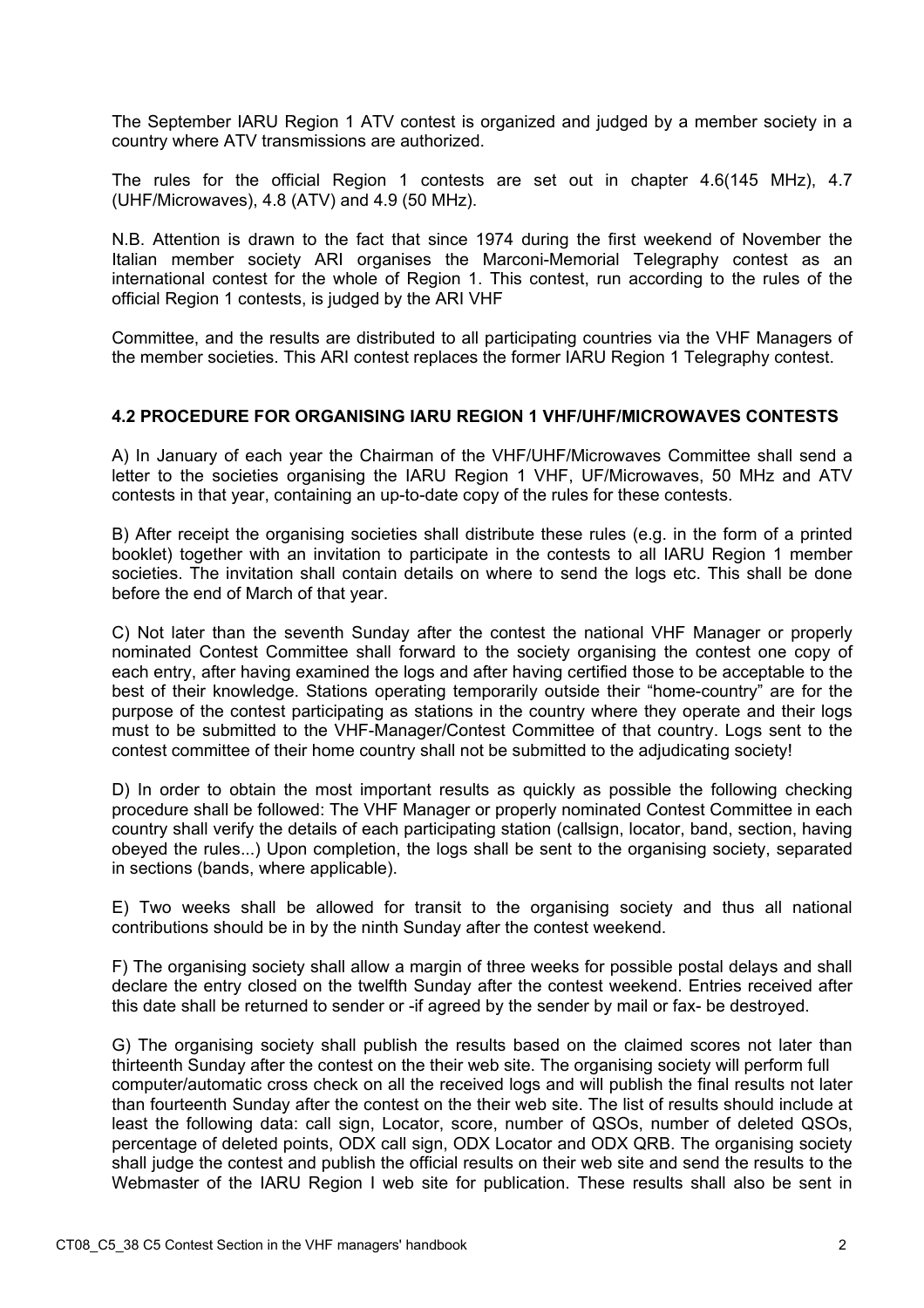electronic format to all VHF Managers and/or Contest Committees of Societies who sent logs and also to the Chairman of Region 1 VHF/UHF/Microwave Committee, not later than two months after the date mentioned in F. above (e.g. not later five months after the contest took place). Optionally certificates for all participants may be provided for distribution by national societies. See also chapter 12.

**The entrants scoring highest in each section will be awarded the IARU REGION 1 CERTIFICATE. The organising society will receive the certificates from the chairman of the VHF/UHF/Microwaves committee (signed by the R1 secretary ) and will send those after having filled in the relevant data and after signature to the winners in each of the two sections. (The text from the UHF/Microwaves rules should be placed here).** 

H) All QSOs including unique QSOs shall count for points even if they only appear in the log of one contest entrant.

## **4.6 RULES IARU REGION 1 50 MHz, 145 MHz AND UHF/MICROWAVES CONTESTS**

4.6.1 Eligible **entrants (This text is now practicaly the same for all this 3 contests. I think we can omit »who are authorized to use 50 MHz« for 50 MHz rules)** 

All licensed radio amateurs in Region 1 may participate in the **contest (Maybe we can discuss that? There are many QSO on 50 MHz with stations in IARU reg.2 and 3. Can they participate too?).** Multiple operator entries will be accepted, provided only one **callsign per band** is used during the **contest (see Footnote 1).** The contestants must operate within the letter and spirit of the contest and at no greater power than permitted in the ordinary licenses of their country. Stations operating under special high power licenses do so "hors concours" and cannot be placed in the contest proper.

Stations operating temporarily outside their "home-country" are for the purpose of the contest participating as stations in the country where they operate and their logs must be submitted to the VHFManager/Contest Committee of that country. Logs sent to the Contest Committee of their home country shall not be submitted to the adjudicating society.

4.6.2 Contest sections

The contests shall comprise the following **sections for each band from 50 MHz to 10 GHz :** 

A) Stations operated by a single operator, with no assistance during the contest.

B) All other entrants

#### **Furthermore, there will be two sections, as defined above, for the combined group of amateur bands above 10 GHz , the so-called millimetre group (see Footnote 2).**

No more than one transmitter per band may be in use at any one time. All the equipment of the station (transmitters, receivers and antennas, etc) must be located within a single circle of no greater than 500 metres diameter.

A participating station must operate from the same location throughout the event.

# 4.6.3 Date of contests

## **The 50 MHz contest will begin on the third Saturday of June.**

The **145 MHz** contest shall start on the first Saturday of September.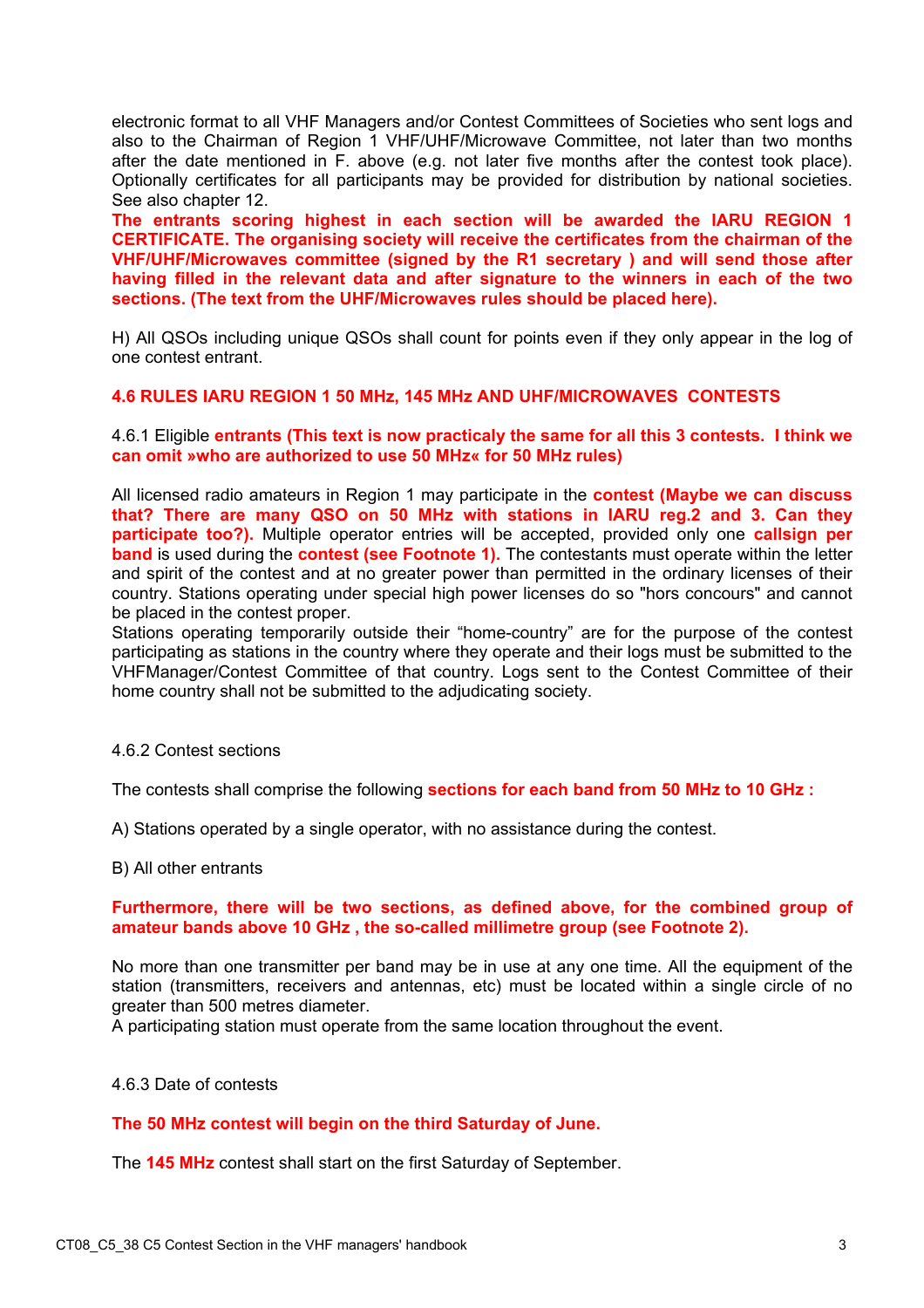# **The UHF/Microwave contest will start on the first Saturday of October.**

## 4.6.4 Duration of contests

The contest will commence at 1400 hours UTC on the Saturday and end at 1400 hours UTC on the Sunday.

## 4.6.5 Contacts

Each station may only be worked once **per band,** whether it is fixed, portable or mobile. If a station is worked again during the same **contest on the same band**, only one contact may count for points, but any duplicate contacts should be logged without claim for points and clearly marked as duplicates. Contacts made via active repeaters do not count for points. **Maybe we should put in the rules that EME QSOs also do not count for points? It is easy to win the contest on 10 GHz with only one EME QSO and they are EME contests for that purpose.** 

## 4.6.6 Type of emission

Contacts may be made in A1A J3E or F3E(G3E).

## 4.6.7 Contest exchanges

Code numbers exchanged during each contact shall consist of the RS or RST report, followed by a serial number commencing with 001 for the first contact **on each band** and increasing by one for each successive contact **on that band**. This exchange must immediately be followed by the complete Locator of the sending station (examples : 59003 JO20DB or 579123 IN55CC). Note: for the "T" part of the report, see chapter 7.9.9

## 4.6.8 Scoring **(Replaced by definition in UHF/Microwave rules, which coveres all bands)**

For the amateur bands up to 10 GHz inclusive, points will be scored on the basis of one point per kilometre, i.e. the calculated distance in kms will be truncated to an integer value and 1 km will be added.

The centre of each locator square is used for distance calculations.

**In case that only a 4-character locator has been received (50 MHz), the contact is invalid.** 

In order to make contest scores comparable, for the conversion from degrees to kilometres a factor of 111.2 should be used when calculating distances with the aid of the spherical geometry equation (Noordwijkerhout, 1987).

For the combined higher bands the score will be the sum of the points scored on each of the bands, using

the following multiplication factors for the number of kilometres scored on each band :

| 24 Ghz    | 1 x | 120 GHz | 5x   |
|-----------|-----|---------|------|
| 47 GHz    | 2x  | 145 GHz | 6 x  |
| 75/80 GHz | 3x  | 245 GHz | 10 x |

# 4.6.9 Entries

The entries must be set out in digital/electronic form fulfilling the requirements under rule 4.6.12. Logs must be sent to the national VHF Manager or the national Contest Committee not later than the second Monday following the contest weekend. Late entries will not be accepted. The submission of the logs implies that the entrant accepts the contest rules.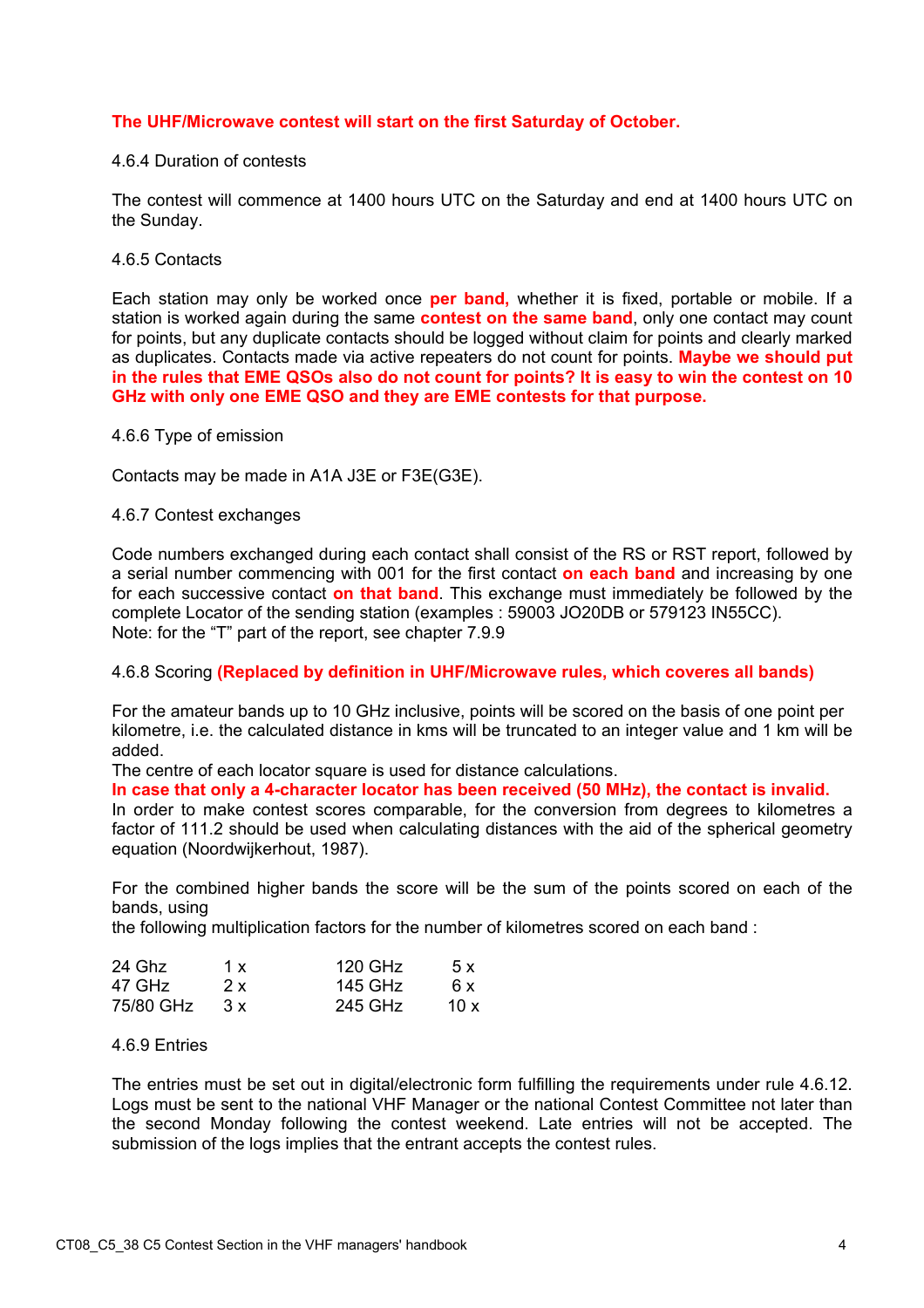## 4.6.10 Judging of entries

The final judging of the entries shall be the responsibility of the organising society, whose decision shall be final. Entrants deliberately contravening any of these rules or flagrantly disregarding the IARU Region 1 bandplans shall be disqualified.

Each VHF Manager and/or national Contest Committee shall be responsible for monitoring during contests. Additional monitoring stations may be appointed but these stations may not take part in the contest. The national VHF Manager/Contest Committee is responsible for disqualification based upon the results of monitoring. The claimed contact shall be disqualified for any error in the information logged by the station.

**Claiming points for a duplicate contact shall be penalised by deducting ten times the number of points claimed for that duplicate contact from the score** (see Footnote 4).

Any error in the information logged by a station shall result in the loss by the receiving station of all points for that contact.

## 4.6.11 Awards (**Replaced by definition in UHF/Microwave rules, which coveres all awards.)**

Section winners

**Certificates will be issued by the organising society to the winners in the two sections on each band up to 10 GHz and for the milimeter group.** 

Overall winners for UHF/Microwave contest

For each section an overall winner of the IARU Region 1 UHF/Microwaves contest will be declared.

For this competition the scores of the entrants on the following bands (**see Footnote 3**) will be combined, using an adaptive multiplier system:

435 MHz 1.3 GHz 2.4 GHz 5.7 GHz 10 GHz

The multipliers to be used for the determination of the overall scores in each section are found as follows:

The multiplier is equal to the ratio between the highest number of points scored by any participating station on the 435 MHz band for that section and the highest number of points scored by any participating station on the band for that section for which the multiplier is being determined.

For the millimetre group the scores as determined according to rule 4.6.8 are used for the determination of this group's multiplier.

## 4.6.12 Logs

The logs shall be in the format defined in Section 4.11. See also chapter 4.2, item D